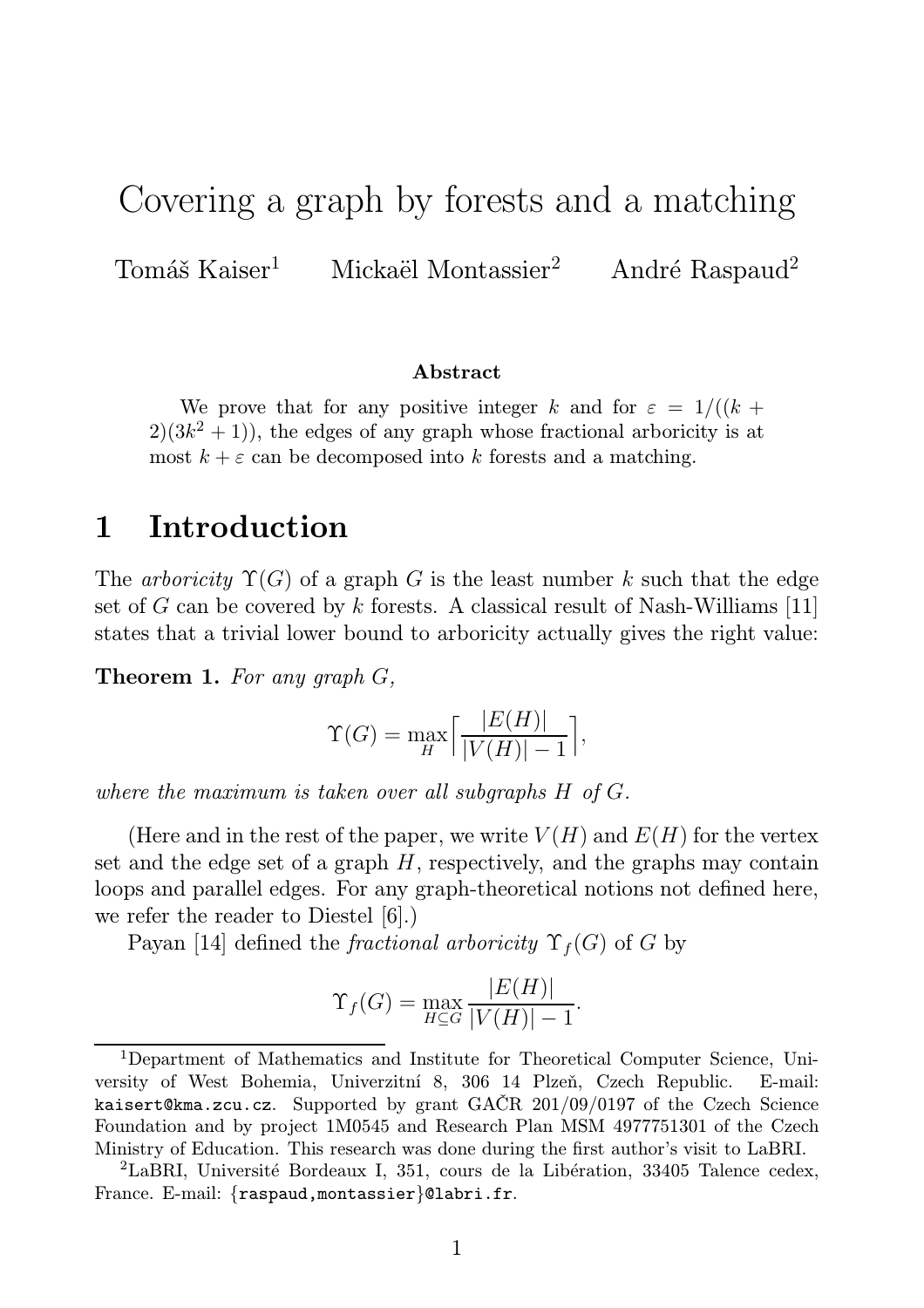Thus,  $\Upsilon(G) = \Upsilon_f(G)$ , and one may ask whether  $\Upsilon_f(G)$  is a finer measure of the properties of G than  $\Upsilon(G)$ . In particular, suppose that  $\Upsilon_f(G) = k + \varepsilon$ for some integer k and small  $\varepsilon > 0$ . By Theorem 1,  $E(G)$  can be covered by  $k + 1$  forests, but it is natural to ask whether one of these forests can be restricted to have, for instance, bounded maximum degree or bounded maximum component size. The problem was studied by Montassier et al. [10] and in two cases, an affirmative answer was obtained. These are summarized in the following theorem which improves earlier results on decompositions of planar graphs [5, 8]:

**Theorem 2.** Let G be a graph.

- (i) If  $\Upsilon_f(G) \leq \frac{4}{3}$  $\frac{4}{3}$ , then  $E(G)$  can be covered by a forest and a matching.
- (ii) If  $\Upsilon_f(G) \leq \frac{3}{2}$  $\frac{3}{2}$ , then  $E(G)$  can be covered by two forests, one of which has maximum degree at most 2.

In [10], a general conjecture was proposed which would include Theorem 2 as a special case:

**Conjecture 3.** Let k and d be positive integers. If G is a graph with  $\Upsilon_f(G) \leq$  $k+\frac{d}{k+d+1},$  then  $E(G)$  can be decomposed into  $k+1$  forests, one of which has maximum degree at most d.

A. V. Kostochka and X. Zhu (personal communication) proved Conjecture 3 for  $k = 1$  and  $3 \leq d \leq 6$ . For  $k \geq 2$  or  $d \geq 7$ , the conjecture is open.

Another partial result of [10] toward Conjecture 3 is the following:

**Theorem 4.** If G has fractional arboricity  $\Upsilon_f(G) \leq k + \varepsilon$ , where k is an integer and  $0 \leq \varepsilon < 1$ , then  $E(G)$  can be covered by k forests and a graph of maximum degree at most d, where

$$
d = \left\lceil \frac{(k+1)(k-1+2\varepsilon)}{1-\varepsilon} \right\rceil.
$$

Theorem 4 provides a value of d for any choice of  $\varepsilon$ , but it does not ensure a suitable value of  $\varepsilon$  for an arbitrary d. In particular, for  $k \geq 2$  it leaves open the question whether there is  $\varepsilon = \varepsilon(k)$  such that the edges of any graph with fractional arboricity at most  $k + \varepsilon$  can be covered by k forests and a matching. In the present paper, we answer this question in the affirmative:

**Theorem 5.** Let  $k \geq 1$  be an integer and G a graph with  $\Upsilon_f(G) \leq k + \varepsilon$ , where  $\varepsilon = 1/((k+2)(3k^2+1))$ . Then  $E(G)$  can be decomposed into k forests and a matching.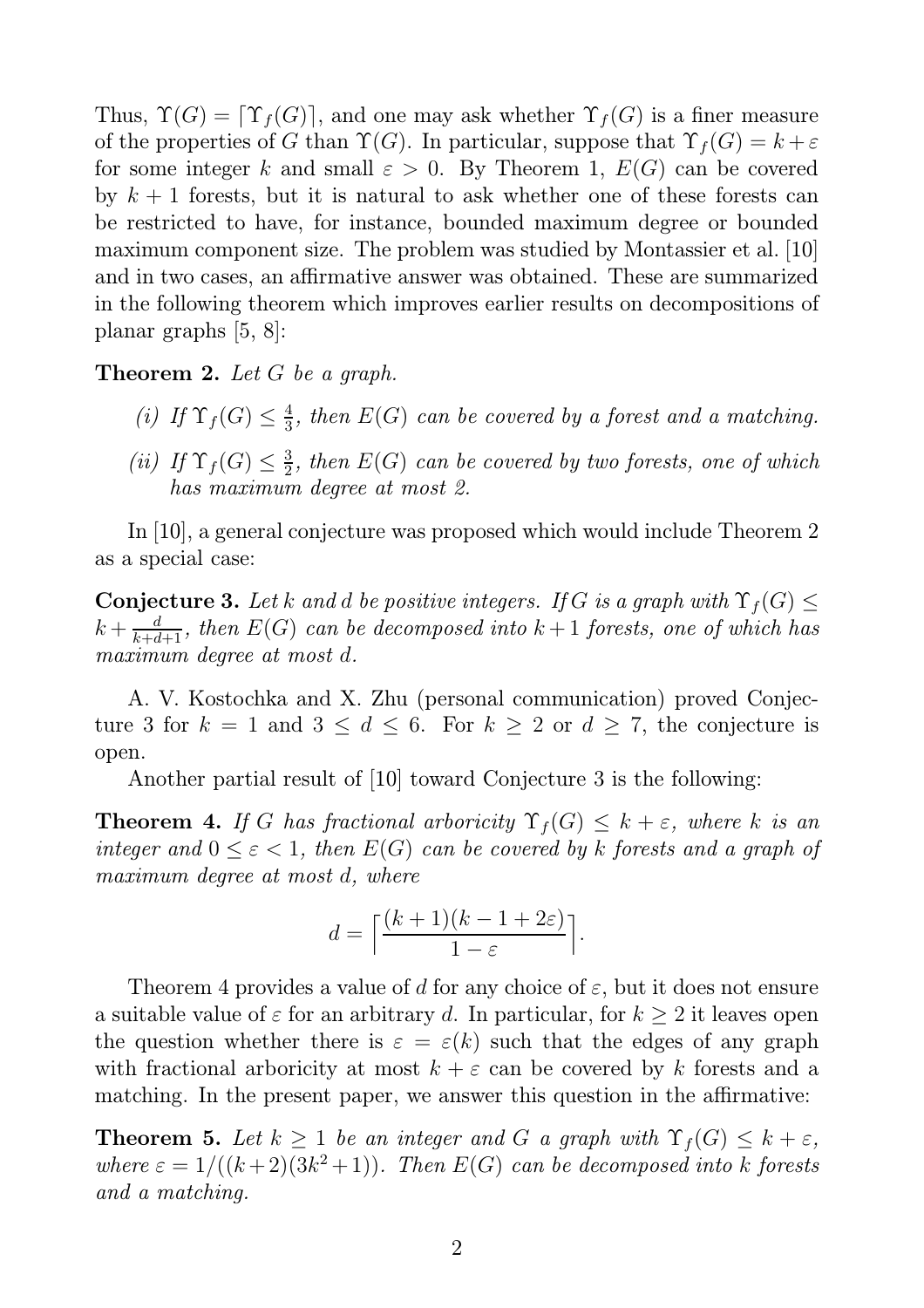Our proof is based on an extension of the matroid intersection theorem [7] due to Aharoni and Berger [1]. The structure of the paper is as follows. In Section 2, we recall the necessary notions of matroid theory. Section 3 gives an overview of the topological preliminaries. The pieces are assembled in Section 4, where we prove Theorem 5.

# 2 Matroids

The purpose of this section to introduce the relevant terminology and facts from matroid theory. For more details, the reader may consult the book of Oxley [13] or Part IV of Schrijver [15].

A matroid is a pair  $(E, \mathcal{I})$ , where E is a finite set and  $\mathcal{I}$  is a nonempty collection of subsets of  $E$  satisfying the following axioms:

(M1) if  $A \subseteq B \subseteq E$  and  $B \in \mathcal{I}$ , then  $A \in \mathcal{I}$ , and

(M2) if  $A, B \in \mathcal{I}$  and  $|A| < |B|$ , then for some  $x \in B \setminus A$ ,  $A \cup x \in \mathcal{I}$ .

(For brevity, we write  $A\cup x$  in place of  $A\cup \{x\}$ , and  $A\setminus x$  instead of  $A\setminus \{x\}$ .)

Let  $\mathcal{M} = (E, \mathcal{I})$  be a matroid. The sets in  $\mathcal{I}$  are called *independent sets* of  $\mathcal M$  (the other subsets of E being *dependent*), and  $\mathcal M$  is said to be a matroid on E.

It is easy to prove from (M2) that all inclusionwise maximal subsets of a set  $X \subseteq E$  that are independent in M have the same cardinality. This cardinality is called the *rank* of X in M and denoted by  $\text{rank}_{\mathcal{M}}(X)$ . By definition, the rank of M is rank<sub>M</sub> $(E)$ . Any independent set of size rank<sub>M</sub> $(E)$ is a base of M.

The *dual matroid*  $\mathcal{M}^*$  of  $\mathcal M$  is a matroid on E whose independent sets are all the subsets of  $E$  that are disjoint from some base of  $M$ . Thus, the bases of M<sup>∗</sup> are precisely the conplements of the bases of M. The rank function of the dual matroid is given by the following lemma (see [13, Proposition  $2.1.9$ :

**Lemma 6.** If  $M$  is a matroid on  $E$  and  $X$  is a subset of  $E$ , then the rank of  $X$  in the dual matroid  $\mathcal{M}^*$  is

$$
rank_{\mathcal{M}^*}(X) = |X| + rank_{\mathcal{M}}(E \setminus X) - rank_{\mathcal{M}}(E).
$$

Each graph G has an associated matroid, the cycle matroid of G. This is a matroid on  $E(G)$  and its independent sets are the edge sets of forests in G. For  $X \subseteq E(G)$ , let  $G[X]$  be the subgraph of G induced by the edge set X (that is, its vertices are all the vertices incident with an edge of X, and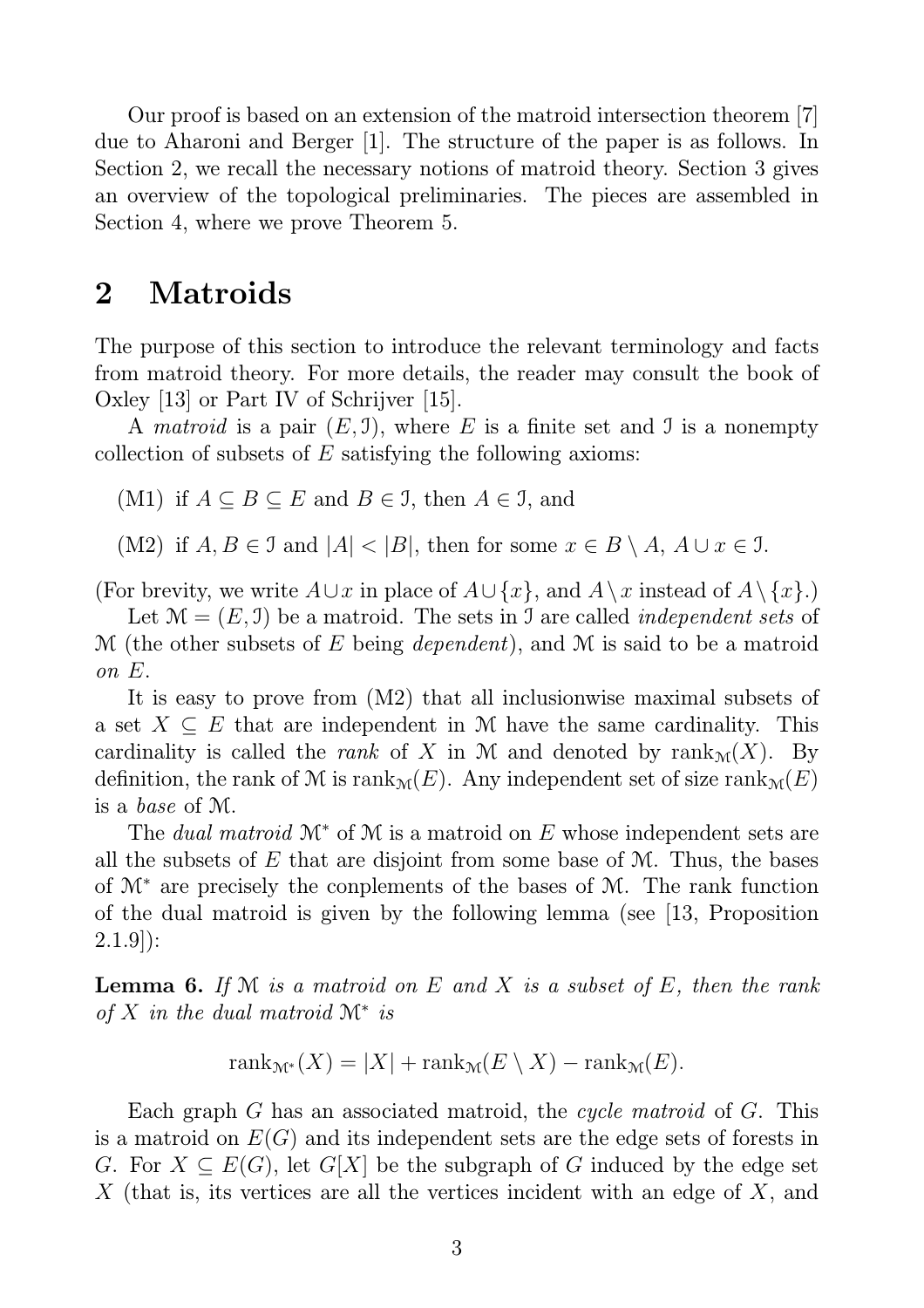its edge set is  $X$ ). The rank function of X is easily interpreted in terms of  $G[X]$ :

**Lemma 7.** Let M be the cycle matroid of a graph G and  $X \subseteq E(G)$ . If the subgraph  $G[X]$  has  $n(X)$  vertices and  $c(X)$  components, then

$$
rank_{\mathcal{M}}(X) = n(X) - c(X).
$$

Theorem 1 has a natural proof using matroid theory, based on the following important result of Nash-Williams [12] (see also [13, Proposition 12.3.1]):

**Theorem 8** (Matroid union theorem). Let M and N be matroids on E. Let I be the collection of all sets  $I \cup J$ , where I is an independent set of M and J is an independent set of N. Then  $(E, \mathcal{I})$  is a matroid and the rank of a set  $X \subseteq E$  in this matroid equals

$$
\min_{T \subseteq X} (|X \setminus T| + \text{rank}_{\mathcal{M}}(T) + \text{rank}_{\mathcal{N}}(T)).
$$

The matroid from Theorem 8 is called the *union* of M and N and is denoted by  $M \vee N$ .

Let  $\mathcal{M}^{(k)}$  be the union of k copies of M. The Matroid union theorem implies that the rank function of this matroid is as follows:

**Corollary 9.** The rank of a set  $X \subseteq E$  in  $\mathcal{M}^{(k)}$  is

$$
rank_{\mathcal{M}^{(k)}}(X) = \min_{T \subseteq X} (|X \setminus T| + k \cdot \text{rank}_{\mathcal{M}}(T)).
$$

Closely related to Theorem 8 is the following result of Edmonds [7] (see also [13, Theorem 12.3.15]):

**Theorem 10** (Matroid intersection theorem). Let M and N be matroids on E. The maximum size of a subset of E that is independent in both M and N equals

$$
\min_{X \subseteq E} \Big( \text{rank}_{\mathcal{M}}(X) + \text{rank}_{\mathcal{N}}(E \setminus X) \Big).
$$

A circuit of M is any inclusionwise minimal dependent subset of E. A set  $X \subseteq E$  is a flat of M if for every  $x \in E \setminus X$ ,  $\operatorname{rank}_{\mathcal{M}}(X \cup x) = \operatorname{rank}_{\mathcal{M}}(X) + 1$ . We will need the following lemma which relates circuit and flats (see [13, Proposition 1.4.10] for a proof):

**Lemma 11.** If X is a flat of M and  $e \in E$  is contained in a circuit C such that  $C \subseteq X \cup e$ , then  $e \in X$ .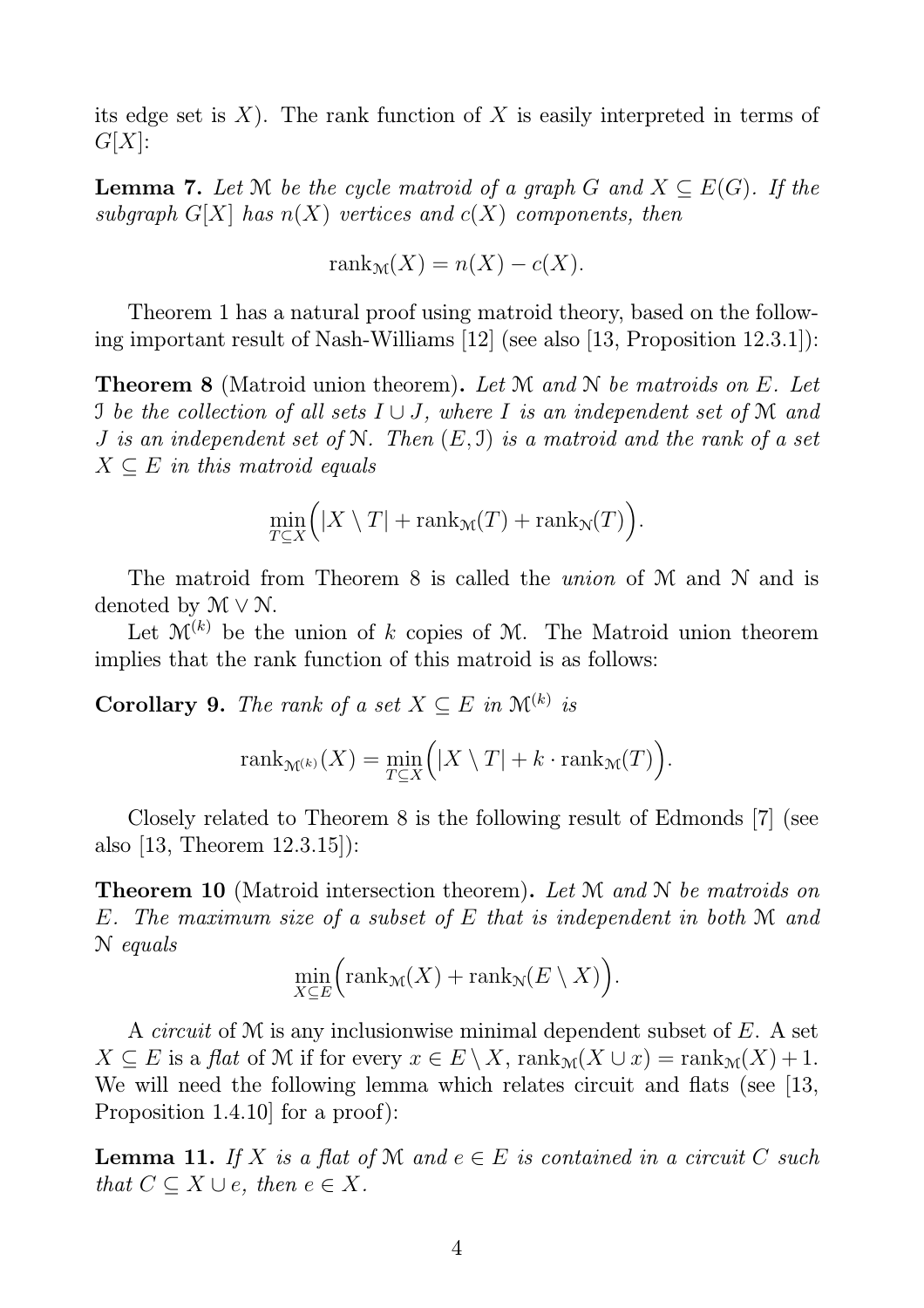## 3 Complexes

In this section, we review the topological machinery needed in our proof. A more complete account can be found in Section 2 of [1]. A standard reference on topological methods in combinatorics is Björner [3].

A simplicial complex (or just complex) on a finite set  $E$  is any nonempty collection C of subsets of E such that if  $A \subseteq B \in \mathcal{C}$ , then  $A \in \mathcal{C}$ . The subsets belonging to  $\mathcal C$  are called the *faces* (or *simplices*) of  $\mathcal C$ .

Any complex  $\mathcal C$  has an associated geometric realization  $\|\mathcal C\|$  called the polyhedron of C. This is a topological space obtained as follows. To each  $e \in E$  contained in some face of C, assign a vector  $v_e$  in  $\mathbb{R}^{|E|}$  in such a way that all the vectors  $v_e$  are linearly independent. Every face A of C then has an associated geometric simplex  $\sigma_A$ , namely the convex hull of the set  ${v<sub>e</sub> : e \in A}$ . The polyhedron of C is obtained as the union of all the simplices  $\sigma_A$ , where A ranges over C.

Next, we recall the notion of connectivity of complexes and topological spaces in general. For  $d \geq 0$ , a topological space X is *d*-connected if every continuous mapping f from the d-dimensional sphere  $S^d$  to X can be extended to the  $(d + 1)$ -dimensional closed ball  $B^{d+1}$  in a continuous way. Every nonempty space is considered to be  $(-1)$ -connected. The *connectivity* of a nonempty space X is the largest integer k such that X is d-connected for all d, where  $-1 \leq d \leq k$ . (If X is d-connected for all integers  $d \geq -1$ , then its connectivity is infinite.) The property of being 0-connected is equivalent to the usual arcwise connectedness of  $X$ . For higher  $d$ ,  $d$ -connected spaces can be intuitively thought of as those which have no 'holes' of dimension less than  $d$ .

The connectivity of a complex C is defined as the connectivity of its polyhedron  $\|\mathcal{C}\|$ . For technical reasons, it is useful to work with a slight modification of this parameter, denoted by  $\eta(\mathcal{C})$  and defined as the connectivity of C plus 2.

Matroids can be viewed as complexes of a special type: if M is a matroid on a set  $E$ , then the independent sets of M form a complex on  $E$ . While most properties of matroids do not carry over to the more general world of complexes, one important matroid-theoretical result that has a partial extension to complexes is Theorem 10. This extension is due to Aharoni and Berger  $\vert 1$ , Theorem 4.5 and we will use it in the following formulation:

**Theorem 12.** Let N be a matroid on E and let C be a complex whose vertex set is also E. If

$$
\eta(\mathcal{C}[X]) \ge \text{rank}_{\mathcal{N}}(E) - \text{rank}_{\mathcal{N}}(E \setminus X) \tag{1}
$$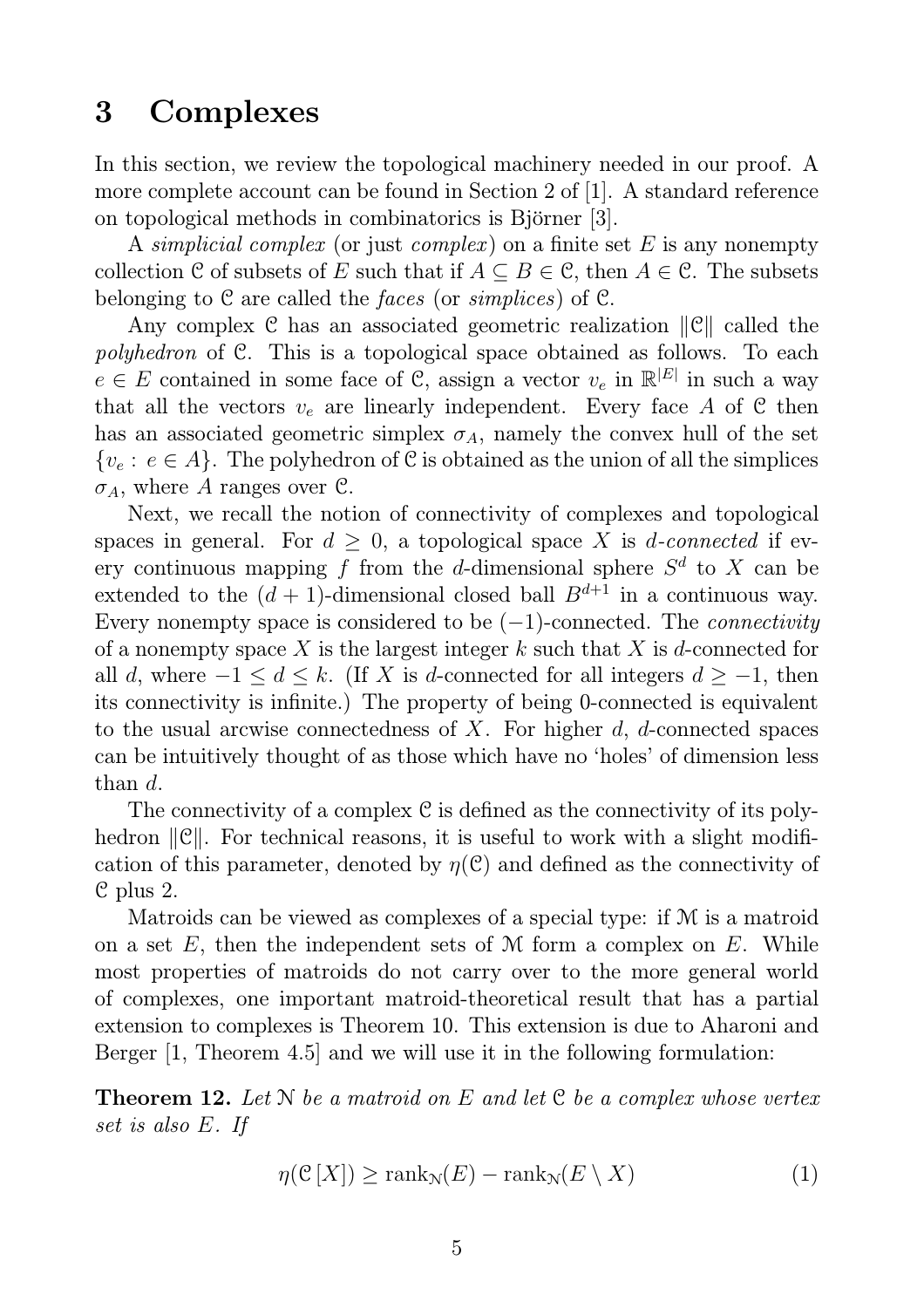for every  $X \subseteq E$  which is the complement of a flat of N, then N has a base which is a face of C.

It can be shown [4] that if  $C$  is the complex of independent sets of a matroid M, then  $\eta(\mathcal{C})$  equals the rank of M (unless the dual of M contains a loop, in which case  $\eta(\mathcal{C})$  is infinite). From this, one can easily derive that Theorem 12 implies the nontrivial direction of Theorem 10.

Another class of complexes that is relevant in this paper is that of independence complexes. The *independence complex*  $\mathfrak{I}(H)$  of a graph H is a complex on  $V(H)$  whose faces are the independent sets of H (that is, sets I such that the induced subgraph of H on I has no edges). When H is the line graph of a graph  $G$ , the independent sets of  $H$  are the matchings of  $G$ and this construction produces the matching complex of G.

Since the connectivity of a complex is in general difficult to establish, it is very useful that there are several results relating the connectivity of an independence complex  $\mathfrak{I}(H)$  to the properties of the graph H. Typically, these properties concern some variant of the notion of domination in  $H$  (a useful overview is given in [2, Section 2]). In our case, the bound involves the edge-domination number which we recall next.

A set D of edges of the graph H is said to *dominate* H if for every vertex v of H, v or at least one of its neighbors is incident with an edge of  $D$ . The least cardinality of a set of edges dominating  $H$  is the *edge-domination* number  $\gamma^{E}(H)$  of H. (If H contains an isolated vertex, then there is no dominating set of edges and  $\gamma^{E}(H)$  is defined to be infinite.) The following result is implicitly proved in several papers on independence complexes (for references, see [2]):

**Theorem 13.** If  $H$  is a graph, then

$$
\eta(\mathfrak{I}(H)) \ge \gamma^E(H).
$$

If we specialize this result to line graphs (and matching complexes), we obtain a notion previously used in [9]. A 2-path in a graph is a path of length 2. A set P of 2-paths in G dominates a set F of edges if every edge of F is incident with a 2-path in P. The 2-path domination number  $\gamma^{\text{v}}(G)$  is the minimum size of a set of 2-paths dominating  $E(G)$  (or  $\infty$  if G contains a component with exactly one edge). Since  $\gamma^{\mathsf{v}}(G)$  is equal to  $\gamma^E(L(G))$ , we have the following observation:

**Observation 14.** If G is a graph and C is its matching complex, then

$$
\eta(\mathcal{C}) \ge \gamma^{\mathbf{v}}(G).
$$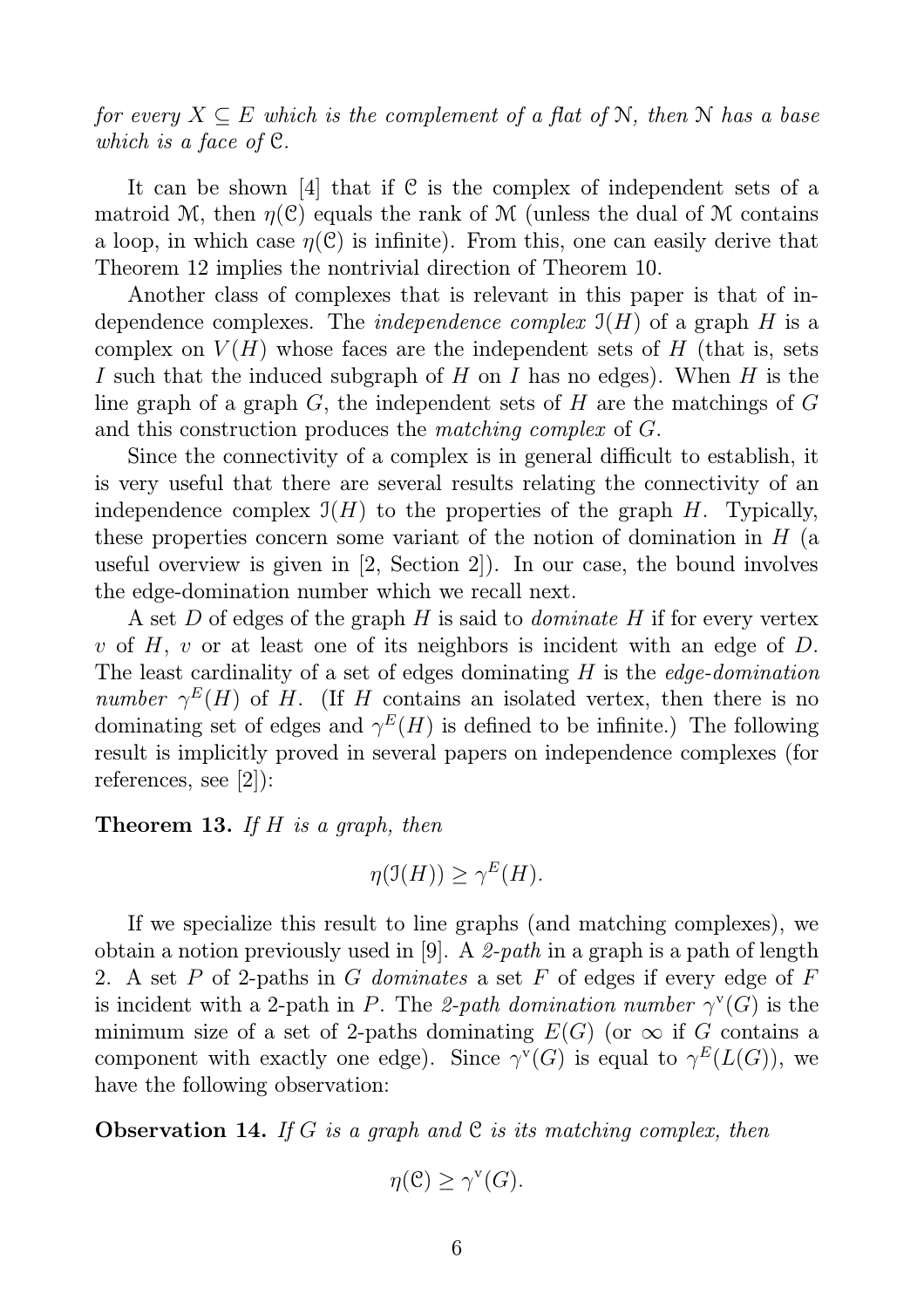We conclude this section with the definition of the induced subcomplex. If C is a complex on E and  $X \subseteq E$ , then the *induced subcomplex* C[X] of C on X is the complex on X consisting of all the faces of C contained in X.

# 4 Proof of Theorem 5

We now prove Theorem 5. Let  $k$  be a positive integer and  $G$  be a graph with  $\Upsilon_f(G) \leq k + \varepsilon$ , where

$$
\varepsilon = \frac{1}{(k+2)(3k^2+1)}.
$$

Throughout this section, we write E for  $E(G)$ , M for the cycle matroid of  $G$  and  $C$  for the matching complex of  $G$ . We also let  $N$  denote the matroid  $(\mathcal{M}^{(k)})^*$ . Our aim is to use Theorem 12 to decompose E into k forests and a matching in G. The following easy lemma provides the link:

**Lemma 15.** The set E can be covered by k forests and a matching if and only if there exists a base of N which is a matching of G (i.e., a face of  $\mathcal{C}$ ).

*Proof.* We prove necessity first. Let a matching  $M$  of  $G$  be a base of  $N$ . Then  $E \setminus M$  is a base of  $\mathcal{N}^* = \mathcal{M}^{(k)}$ . In particular,  $E \setminus M$  is the union of k forests in G.

To prove sufficiency, let  $E = F \cup M'$ , where F is (the edge set of) a union of k forests and M' is a matching. Since F is independent in  $\mathcal{M}^{(k)}$ , there is a base B of  $\mathcal{M}^{(k)}$  containing F. Its complement  $E \setminus B$  is a base of N that is disjoint from  $F$  and hence contained in  $M'$ . As a subset of a matching,  $E \setminus B$  is a matching itself. This proves the lemma. П

We first characterize the independent sets of N. Let us say that a set of edges  $B \subseteq E$  is *basic* if the subgraph induced by B can be covered by k forests and has the maximum possible number of edges among the subgraphs of G with this property. This is just another way of saying that B is a base of  $\mathcal{M}^{(k)}$ . From the definition of the dual matroid, we get the following observation:

**Observation 16.** A set  $X \subseteq E$  is independent in N if and only if it is disjoint from some basic set  $B \subseteq E$ .

In Theorem 12, the restriction to sets that are complements of flats will be crucial for us. The reason is given by the following lemma and Lemma 18 below:

**Lemma 17.** If  $X \subseteq E$  is a flat in N, then the subgraph  $G[E \setminus X]$  of G has minimum degree at least  $k + 1$ .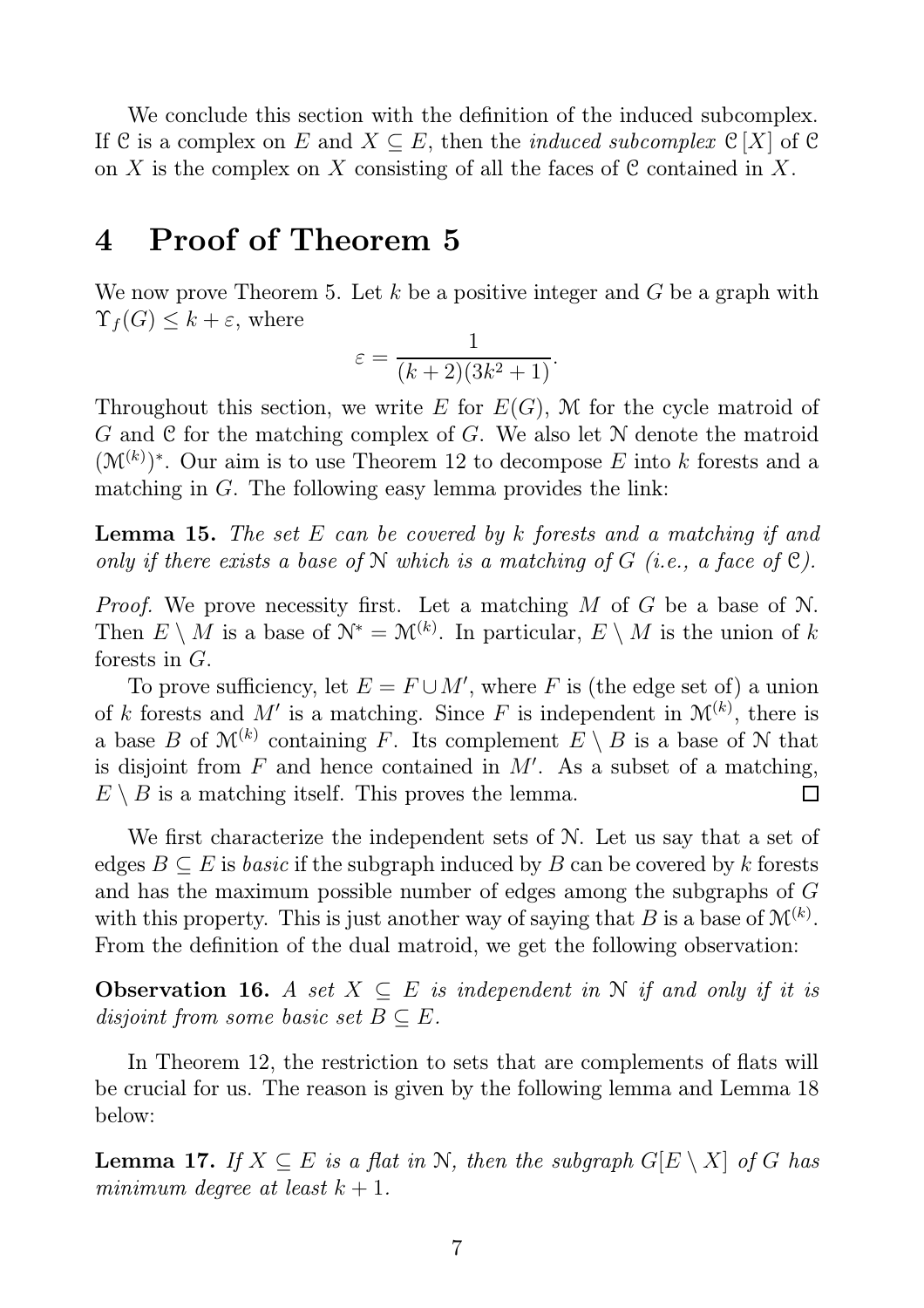*Proof.* Suppose that  $G[E \setminus X]$  contains a vertex v of degree  $d(v) \leq k$ ; let  $E(v)$  denote the set of edges of G incident with v. Let I be an inclusionwise maximal independent set of N contained in  $X \cap E(v)$ . (Such a set exists since  $\emptyset$  is independent.)

Since v has nonzero degree in  $G[E \setminus X]$ , we may choose an edge e of  $E(v) \setminus X$ . We claim that  $I \cup e$  is dependent in N. Suppose that this is not the case. By Lemma 16, some basic set  $B \subseteq E$  is disjoint from  $I \cup e$ . Let us choose edge-disjoint forests  $F_1, \ldots, F_k$  such that  $B = E(F_1 \cup \cdots \cup F_k)$ .

Since  $|E(v) \setminus X| \leq k-1$ , one of the forests (say,  $F_1$ ) does not contain any edge of  $E(v) \setminus X$ . Let  $F'_1$  be obtained by adding e to  $F_1$ . By the maximality of  $B, F'_1$  $I'_1$  is not a forest. Thus,  $F'_1$  $C'$  contains a unique cycle C and  $e \in E(C)$ . Let f be the other edge of C incident with v. We know that  $f \in X$  and  $f \notin I$ . Since the set  $I \cup f$  is disjoint from the set  $B \cup e \setminus f$  which is clearly basic,  $I \cup f$  is an independent set of N. This contradiction with the choice of I proves that  $I \cup e$  is dependent as claimed.

Let I' be an inclusionwise minimal subset of I such that  $I' \cup e$  is dependent. Then  $I' \cup e$  is a circuit of N contained in  $X \cup e$ , contradicting Lemma 11. This finishes the proof.  $\Box$ 

We will now see that Lemma 17 makes it possible to lower bound the connectivity of the matching complexes of the subgraphs that appear in our application of Theorem 12 in terms of their order. Without a minimum degree condition, such a bound would not be possible, as is seen by considering the star  $K_{1,n}$ , whose matching complex has  $\eta = 0$  for every  $n \geq 2$ .

**Lemma 18.** Let H be a graph with  $\Upsilon_f(H) \leq k + \varepsilon$  (where  $\varepsilon$  is as defined at the beginning of this section) and with minimum degree at least  $k+1$ . Let  $\mathcal K$ be the matching complex of H. Then

$$
\eta(\mathcal{K}) \geq \varepsilon \cdot |V(H)|.
$$

*Proof.* Let m and n be the number of edges and vertices of H, respectively. By Observation 14, it suffices to prove that  $E(H)$  cannot be dominated by fewer than  $\varepsilon n$  2-paths.

Let A be the set of vertices of degree at most  $k(k+2)$  in H and B be the set of edges with both endvertices in A. We write  $a = |A|$  and  $b = |B|$ . We will first prove a lower bound on b, and then deduce a lower bound on the size of a dominating set of 2-paths.

Since vertices in A have degree at least  $k+1$  and the degree of any other vertex is at least  $(k+1)^2$ , we can lower-bound the number of edges of H as

$$
m \ge \frac{k+1}{2}a + \frac{(k+1)^2}{2}(n-a)
$$
 (2)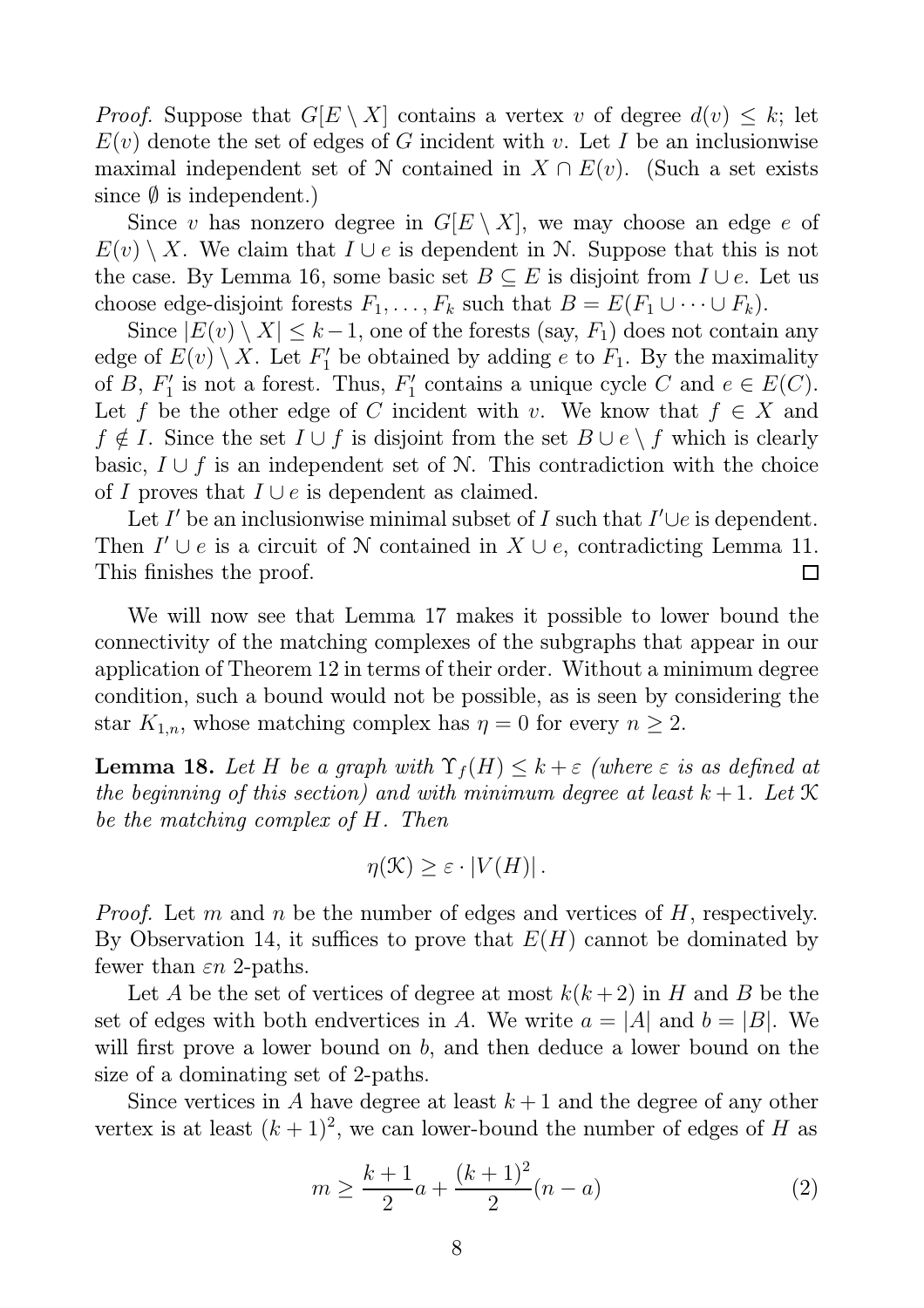as well as

$$
m \ge (k+1)a - b.\tag{3}
$$

Multiplying (3) by k and summing with the inequality (2) multiplied by 2, we find

$$
m(k+2) \ge (k+1)^2 n - kb.
$$
 (4)

On the other hand, an upper bound to m is given by  $n(k+\varepsilon)$ . In combination with  $(4)$ , this gives us the following lower bound for b:

$$
b \ge n \cdot \frac{(k+1)^2 - (k+2)(k+\varepsilon)}{k}
$$
  
=  $n \cdot \frac{1 - \varepsilon(k+2)}{k}$   
=  $n \cdot \frac{3k}{3k^2 + 1}$  (5)

by the definition of  $\varepsilon$ .

We finish the proof by observing that  $B$  takes many 2-paths to dominate. More precisely, it is easy to see that any 2-path dominates at most  $3k(k+2)$ edges from B. By  $(5)$ , the minimum size of a set of 2-paths dominating B is at least

$$
\frac{b}{3k(k+2)} \ge n \cdot \frac{3k}{3k^2 + 1} \cdot \frac{1}{3k(k+2)} = \varepsilon n.
$$

Observation 14 implies that  $\eta(\mathcal{K}) \geq \varepsilon n$  as claimed.

We will need one more auxiliary result, an observation on the definition of fractional arboricity:

**Lemma 19.** If G is a graph and  $H \subseteq G$ , then

$$
|E(H)| \leq \Upsilon_f(G) \cdot (|V(H)| - c(H)),
$$

where  $c(H)$  denotes the number of components of H.

Proof. The lemma holds for a connected subgraph H. If H has components  $H_1, \ldots, H_\ell$ , then for each  $i = 1, \ldots, \ell$ , we know that

$$
|E(H_i)| \leq \Upsilon_f(G) \cdot (|V(H_i)| - 1)
$$

and the claim follows by summing these inequalities.

Let us finish the proof of Theorem 5. By Lemma 15, we will be done if we can find a base of  $N$  which is a face of  $C$  (recall that  $C$  is the matching

 $\Box$ 

П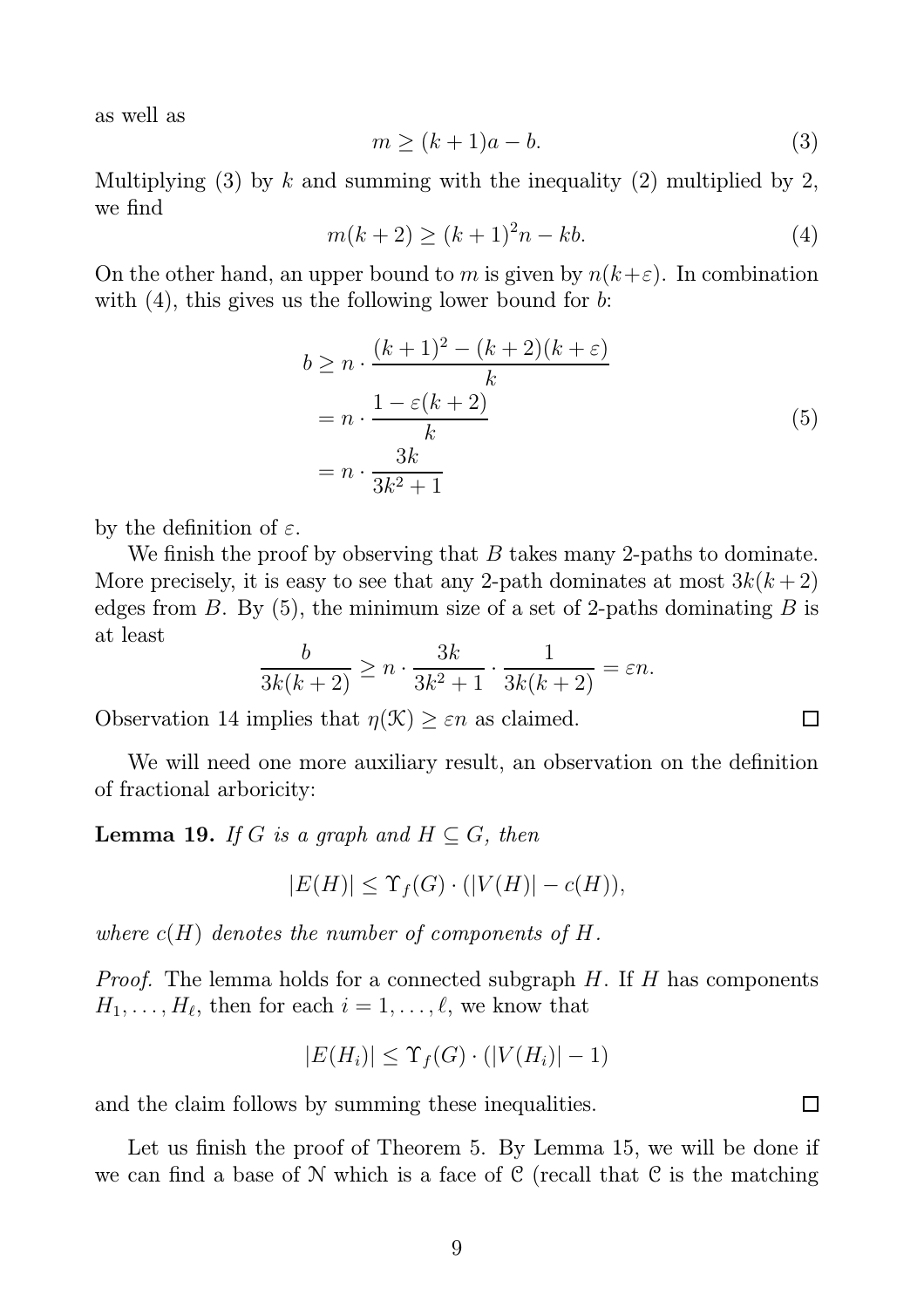complex of G). In view of Theorem 12, we consider an arbitrary set X which is the complement of a flat of  $N$ , and aim to verify condition  $(1)$ .

Using Lemma 6 and then Corollary 9 (for the equality on the last line), the right hand side of (1) can be rewritten as

$$
\operatorname{rank}_{\mathcal{N}}(E) - \operatorname{rank}_{\mathcal{N}}(E \setminus X) = \left( |E| + \operatorname{rank}_{\mathcal{M}^{(k)}}(\emptyset) - \operatorname{rank}_{\mathcal{M}^{(k)}}(E) \right)
$$

$$
- \left( |E \setminus X| + \operatorname{rank}_{\mathcal{M}^{(k)}}(X) - \operatorname{rank}_{\mathcal{M}^{(k)}}(E) \right)
$$

$$
= |X| - \operatorname{rank}_{\mathcal{M}^{(k)}}(X)
$$

$$
= |X| - \min_{T \subseteq X} \left( |X \setminus T| + k \cdot \operatorname{rank}_{\mathcal{M}}(T) \right).
$$

Consequently, to be able to apply Theorem 12, it suffices to verify that

$$
\eta(\mathcal{C}[X]) \ge |T| - k \cdot \text{rank}_{\mathcal{M}}(T) \tag{6}
$$

for every  $T \subseteq X$ .

Consider a fixed  $T \subseteq X$ . Let  $n(T)$  and  $n(X)$  denote the number of vertices of  $G[T]$  and  $G[X]$ , respectively, and let  $c(T)$  be the number of components of  $G[T]$ . By Lemma 7, rank $\mathcal{M}(T) = n(T) - c(T)$ .

As for the left hand side of (6), observe that  $\mathcal{C}[X]$  is just the matching complex of  $G[X]$ . Since X is the complement of a flat of N,  $G[X]$  has minimum degree at least  $k+1$  (Lemma 17). By Lemma 18,  $\eta(\mathcal{C}[X]) \geq \varepsilon n(X)$ .

With the aim of establishing  $(6)$  (for the given X and T) in mind, we write

$$
|T| \le (k + \varepsilon) \cdot (n(T) - c(T))
$$
  
\n
$$
\le k \cdot (n(T) - c(T)) + \varepsilon n(X)
$$
  
\n
$$
\le k \cdot \text{rank}_{\mathcal{M}}(T) + \eta(\mathcal{C}[X]),
$$

where we use the fractional arboricity assumption and Lemma 19 for the first inequality, the inclusion  $T \subseteq X$  for the second one, and the above interpretation of rank $M(T)$  together with Lemma 18 for the last one. The resulting upper bound for  $|T|$  is equivalent to (6). Thus, we have verified (6) for any set X which is the complement of a flat of N and any  $T \subseteq X$ , and a final invocation of Theorem 12 completes the proof.

### References

[1] R. Aharoni and E. Berger, The intersection of a matroid and a simplicial complex, Trans. Amer. Math. Soc. 358 (2006), 4895–4917.